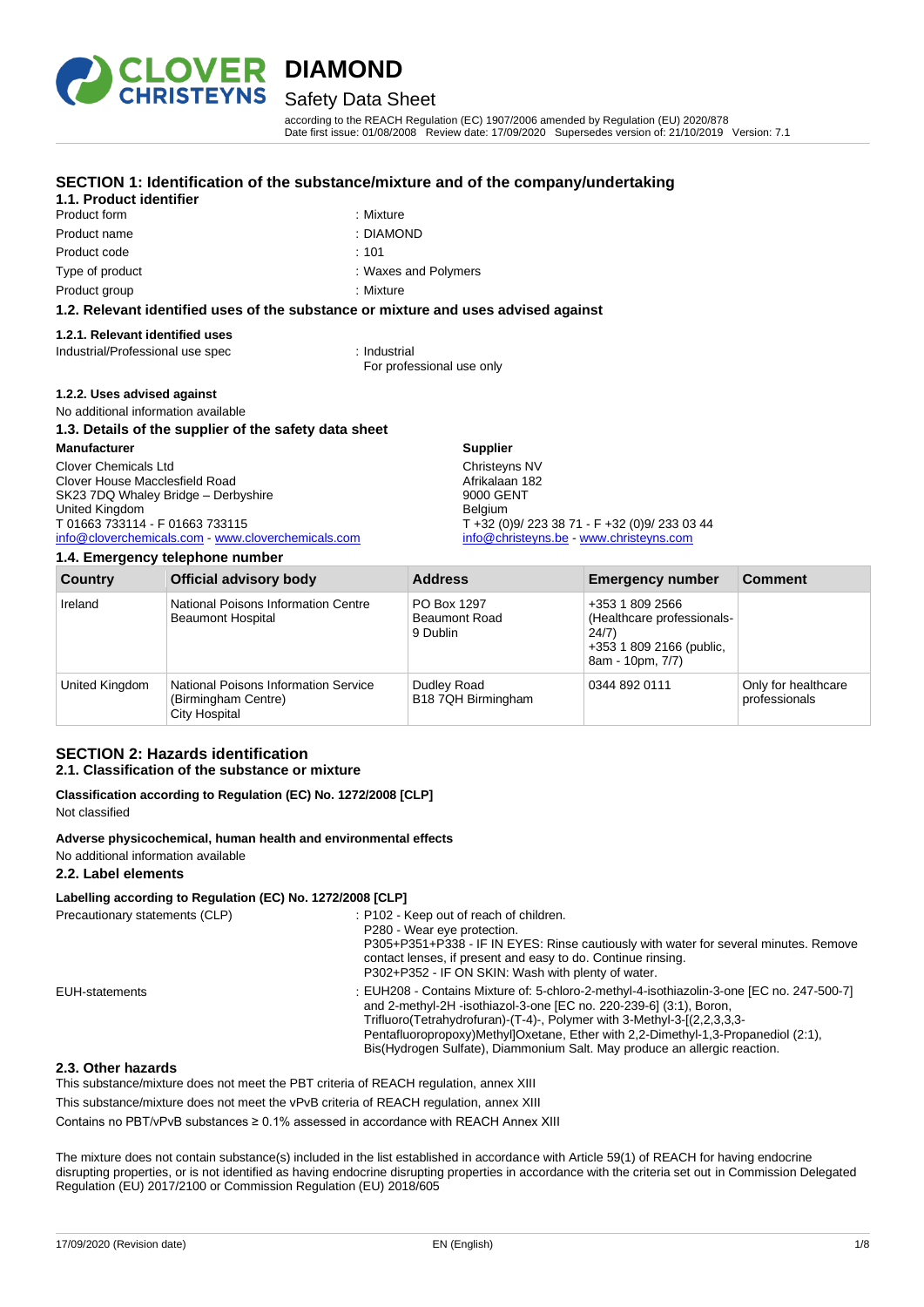### Safety Data Sheet

according to the REACH Regulation (EC) 1907/2006 amended by Regulation (EU) 2020/878

### **SECTION 3: Composition/information on ingredients**

**3.1. Substances**

### Not applicable

### **3.2. Mixtures**

| <b>Name</b>                                                                                                                                                                                                              | <b>Product identifier</b>                                                                                 | $\%$  | <b>Classification according to</b><br><b>Regulation (EC) No. 1272/2008</b><br>[CLP]                                                                                                                                               |
|--------------------------------------------------------------------------------------------------------------------------------------------------------------------------------------------------------------------------|-----------------------------------------------------------------------------------------------------------|-------|-----------------------------------------------------------------------------------------------------------------------------------------------------------------------------------------------------------------------------------|
| Boron, Trifluoro (Tetrahydrofuran) - (T-4) -, Polymer with<br>3-Methyl-3-[(2,2,3,3,3-<br>Pentafluoropropoxy)Methyl]Oxetane, Ether with 2,2-<br>Dimethyl-1,3-Propanediol (2:1), Bis(Hydrogen<br>Sulfate), Diammonium Salt | CAS-no: 452080-67-0                                                                                       | < 0.1 | Eye Irrit. 2, H319<br>Skin Sens. 1A, H317<br>Aquatic Chronic 3, H412                                                                                                                                                              |
| Mixture of: 5-chloro-2-methyl-4-isothiazolin-3-one [EC<br>no. 247-500-7] and 2-methyl-2H -isothiazol-3-one [EC<br>no. 220-239-6] (3:1)                                                                                   | CAS-no: 55965-84-9<br>Einecs nr: 611-341-5<br>EG annex nr: 613-167-00-5<br>REACH-no: 01-2120764691-<br>48 | < 0.1 | Acute Tox. 2 (Inhalation), H330<br>Acute Tox. 2 (Dermal), H310<br>Acute Tox. 3 (Oral), H301<br>Skin Corr. 1C. H314<br>Eye Dam. 1, H318<br>Skin Sens. 1A, H317<br>Aquatic Acute 1, H400 (M=100)<br>Aquatic Chronic 1, H410 (M=100) |

| <b>Specific concentration limits:</b>                                                                                                  |                                                                                                           |                                                                                                                                                                                                                           |  |
|----------------------------------------------------------------------------------------------------------------------------------------|-----------------------------------------------------------------------------------------------------------|---------------------------------------------------------------------------------------------------------------------------------------------------------------------------------------------------------------------------|--|
| <b>Name</b>                                                                                                                            | <b>Product identifier</b>                                                                                 | <b>Specific concentration limits</b>                                                                                                                                                                                      |  |
| Mixture of: 5-chloro-2-methyl-4-isothiazolin-3-one [EC<br>no. 247-500-7] and 2-methyl-2H -isothiazol-3-one [EC<br>no. 220-239-61 (3:1) | CAS-no: 55965-84-9<br>Einecs nr: 611-341-5<br>EG annex nr: 613-167-00-5<br>REACH-no: 01-2120764691-<br>48 | (0.0015 ≤C ≤ 100) Skin Sens. 1A, H317<br>$(0.06 \leq C < 0.6)$ Eye Irrit. 2, H319<br>$(0.06 \leq C$ < 0.6) Skin Irrit. 2, H315<br>$(0.6 \leq C \leq 100)$ Eye Dam. 1, H318<br>$(0.6 \leq C \leq 100)$ Skin Corr. 1C, H314 |  |

Full text of H- and EUH-statements: see section 16

### **SECTION 4: First aid measures**

| 4.1. Description of first aid measures                           |                                                                                                                                      |
|------------------------------------------------------------------|--------------------------------------------------------------------------------------------------------------------------------------|
| General advice                                                   | : Never give anything by mouth to an unconscious person. If you feel unwell, seek medical<br>advice (show the label where possible). |
| Inhalation                                                       | : Allow affected person to breathe fresh air. Allow the victim to rest.                                                              |
| Skin contact                                                     | : Remove affected clothing and wash all exposed skin area with mild soap and water,<br>followed by warm water rinse.                 |
| Eye contact                                                      | : Rinse immediately with plenty of water. Obtain medical attention if pain, blinking or redness<br>persists.                         |
| Ingestion                                                        | : Rinse mouth. Do NOT induce vomiting. Obtain emergency medical attention.                                                           |
| 4.2. Most important symptoms and effects, both acute and delayed |                                                                                                                                      |
| Acute effects skin                                               | : mild skin irritation.                                                                                                              |
| Acute effects eyes                                               | : May cause eye irritation. Redness.                                                                                                 |
| Acute effects oral route                                         | : May cause irritation to the digestive tract.                                                                                       |
| No additional information available                              | 4.3. Indication of any immediate medical attention and special treatment needed                                                      |
| <b>SECTION 5: Firefighting measures</b>                          |                                                                                                                                      |
| 5.1. Extinguishing media                                         |                                                                                                                                      |

| <br>Suitable extinguishing media                           | : Water.                                                                                                                                                                 |
|------------------------------------------------------------|--------------------------------------------------------------------------------------------------------------------------------------------------------------------------|
| 5.2. Special hazards arising from the substance or mixture |                                                                                                                                                                          |
| Hazardous decomposition products in case of fire           | : Toxic fumes may be released. Carbon dioxide. Carbon monoxide.                                                                                                          |
| 5.3. Advice for firefighters                               |                                                                                                                                                                          |
| Firefighting instructions                                  | : Use water spray or fog for cooling exposed containers. Exercise caution when fighting any<br>chemical fire. Prevent fire fighting water from entering the environment. |
| Protection during firefighting                             | : Do not enter fire area without proper protective equipment, including respiratory protection.                                                                          |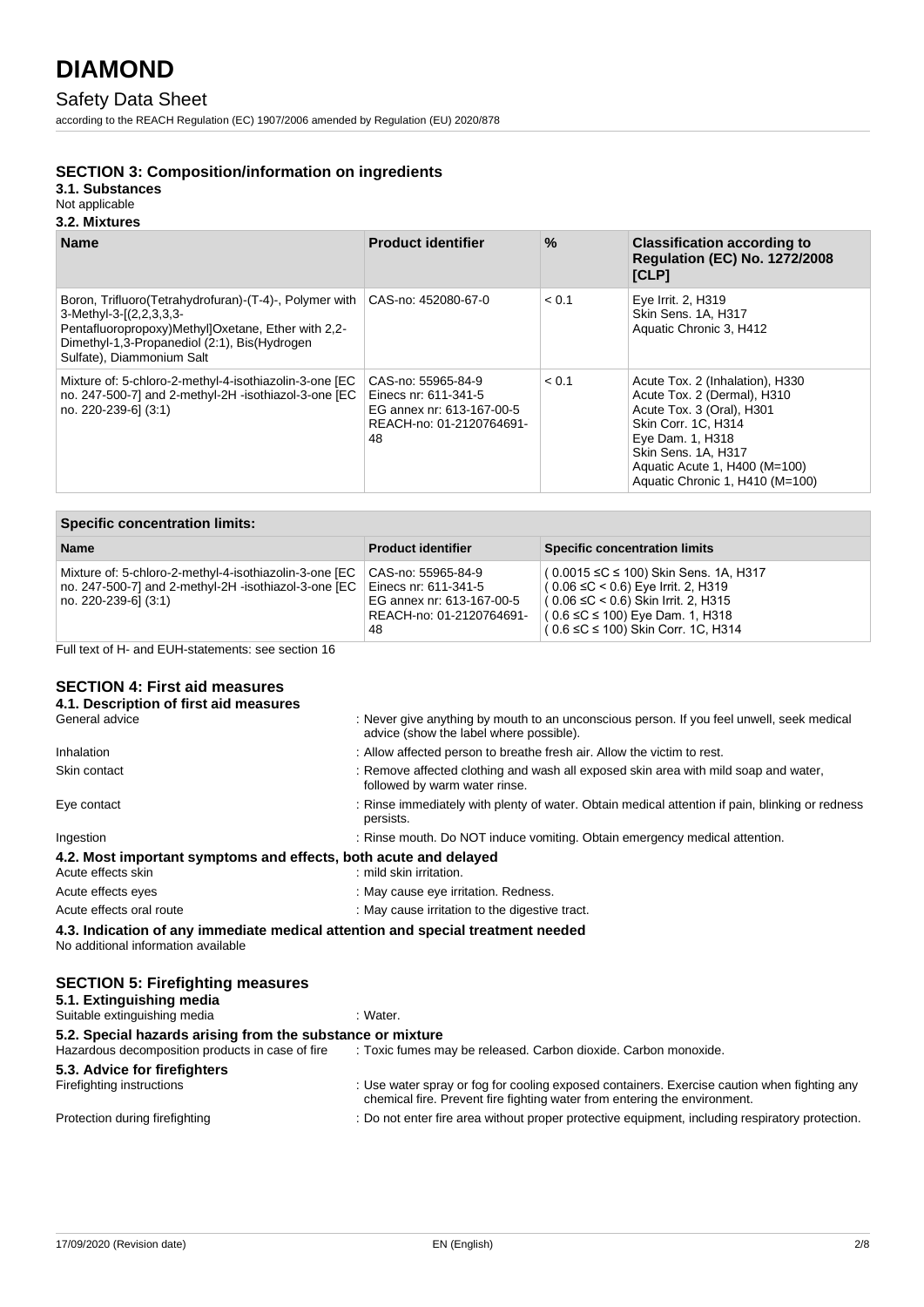### Safety Data Sheet

according to the REACH Regulation (EC) 1907/2006 amended by Regulation (EU) 2020/878

| <b>SECTION 6: Accidental release measures</b><br>6.1. Personal precautions, protective equipment and emergency procedures                 |                                                                                                                                                                                                        |
|-------------------------------------------------------------------------------------------------------------------------------------------|--------------------------------------------------------------------------------------------------------------------------------------------------------------------------------------------------------|
| 6.1.1. For non-emergency personnel                                                                                                        |                                                                                                                                                                                                        |
| <b>Emergency procedures</b>                                                                                                               | : Evacuate unnecessary personnel.                                                                                                                                                                      |
| 6.1.2. For emergency responders                                                                                                           |                                                                                                                                                                                                        |
| Protective equipment                                                                                                                      | : Equip cleanup crew with proper protection.                                                                                                                                                           |
| <b>Emergency procedures</b>                                                                                                               | : Ventilate area.                                                                                                                                                                                      |
| 6.2. Environmental precautions<br>Prevent entry to sewers and public waters. Notify authorities if liquid enters sewers or public waters. |                                                                                                                                                                                                        |
| 6.3. Methods and material for containment and cleaning up<br>Methods for cleaning up                                                      | : Soak up spills with inert solids, such as clay or diatomaceous earth as soon as possible.<br>Collect spillage. Store away from other materials.                                                      |
| 6.4. Reference to other sections<br>See Section 8. Exposure controls and personal protection.                                             |                                                                                                                                                                                                        |
| <b>SECTION 7: Handling and storage</b>                                                                                                    |                                                                                                                                                                                                        |
| 7.1. Precautions for safe handling                                                                                                        |                                                                                                                                                                                                        |
| Precautions for safe handling                                                                                                             | : Wash hands and other exposed areas with mild soap and water before eating, drinking or<br>smoking and when leaving work. Provide good ventilation in process area to prevent<br>formation of vapour. |
| 7.2. Conditions for safe storage, including any incompatibilities                                                                         |                                                                                                                                                                                                        |
| Storage conditions                                                                                                                        | : Store in a cool, well-ventilated place. Keep container tightly closed.                                                                                                                               |
| Incompatible products                                                                                                                     | : Strong bases. Strong acids.                                                                                                                                                                          |
| Packaging materials                                                                                                                       | : polyethylene. stainless steel.                                                                                                                                                                       |
| 7.3. Specific end use(s)<br>No additional information available                                                                           |                                                                                                                                                                                                        |
| <b>SECTION 8: Exposure controls/personal protection</b><br>8.1. Control parameters                                                        |                                                                                                                                                                                                        |

### **8.1.1 National occupational exposure and biological limit values**

No additional information available

### **8.1.2. Recommended monitoring procedures**

No additional information available

### **8.1.3. Air contaminants formed**

No additional information available

### **8.1.4. DNEL and PNEC**

No additional information available

#### **8.1.5. Control banding**

No additional information available

### **8.2. Exposure controls**

### **8.2.1. Appropriate engineering controls**

No additional information available

### **8.2.2. Personal protection equipment**

**Personal protective equipment:**

Avoid all unnecessary exposure.

### **Personal protective equipment symbol(s):**



### **8.2.2.1. Eye and face protection**

**Eye protection:** Safety glasses. Chemical goggles or safety glasses

### **8.2.2.2. Skin protection** No additional information available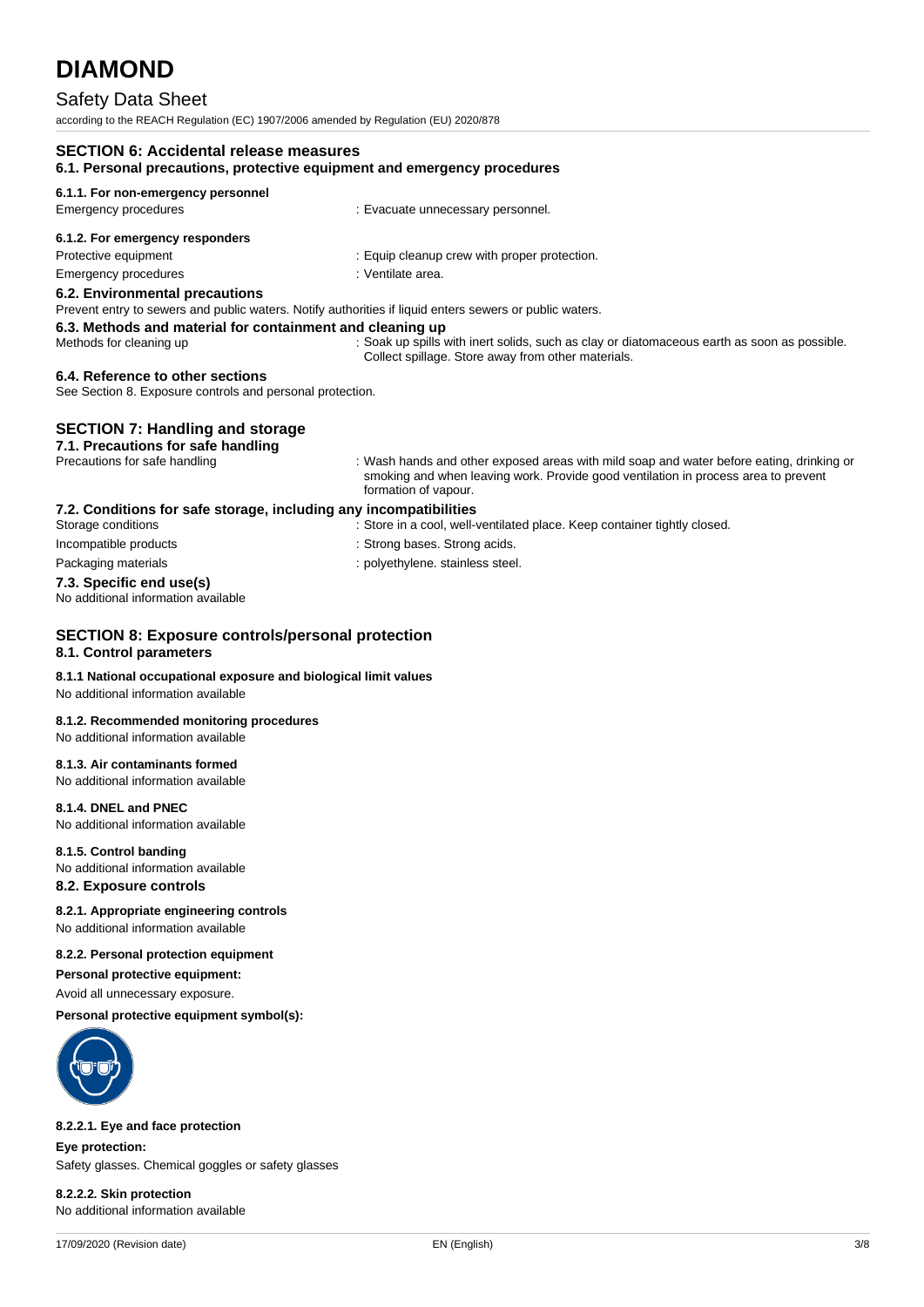### Safety Data Sheet

according to the REACH Regulation (EC) 1907/2006 amended by Regulation (EU) 2020/878

### **8.2.2.3. Respiratory protection**

No additional information available

### **8.2.2.4. Thermal hazards**

No additional information available

### **8.2.3. Environmental exposure controls**

### **Other information:**

Do not eat, drink or smoke during use.

### **SECTION 9: Physical and chemical properties**

### **9.1. Information on basic physical and chemical properties**

| Physical state                                  | : Liguid            |
|-------------------------------------------------|---------------------|
| Colour                                          | : White             |
| Physical state/form                             | : Liquid.           |
| Odour                                           | : Characteristic.   |
| Odour threshold                                 | : Not available     |
| Melting point/range                             | : 0 °C              |
| Freezing point                                  | : Not available     |
| Boiling point/Boiling range                     | : 100 $\degree$ C   |
| Flammability                                    | : Non flammable.    |
| <b>Explosive limits</b>                         | : Not available     |
| Lower explosion limit                           | : Not available     |
| Upper explosion limit                           | : Not available     |
| Flash point                                     | : Not available     |
| Autoignition temperature                        | : Not available     |
| Decomposition temperature                       | : Not available     |
| рH                                              | $: 7.5 - 8.5$       |
| Viscosity, kinematic                            | : Not available     |
| Solubility                                      | : Soluble in water. |
| Partition coefficient n-octanol/water (Log Kow) | : Not available     |
| Vapour pressure                                 | : Not available     |
| Vapour pressure at 50 °C                        | : Not available     |
| Density                                         | : Not available     |
| Relative density                                | : 1.03              |
| Relative vapour density at 20 °C                | : Not available     |
| Particle characteristics                        | : Not applicable    |
| 9.2. Other information                          |                     |

### **9.2.1. Information with regard to physical hazard classes**

No additional information available

### **9.2.2. Other safety characteristics** VOC content : 30 g/l

### **SECTION 10: Stability and reactivity**

**10.1. Reactivity** No additional information available **10.2. Chemical stability** Stable under normal conditions. **10.3. Possibility of hazardous reactions** No dangerous reactions known under normal conditions of use. **10.4. Conditions to avoid** Extremely high or low temperatures. **10.5. Incompatible materials** Strong acids. Strong bases. **10.6. Hazardous decomposition products** fume. Carbon monoxide. Carbon dioxide.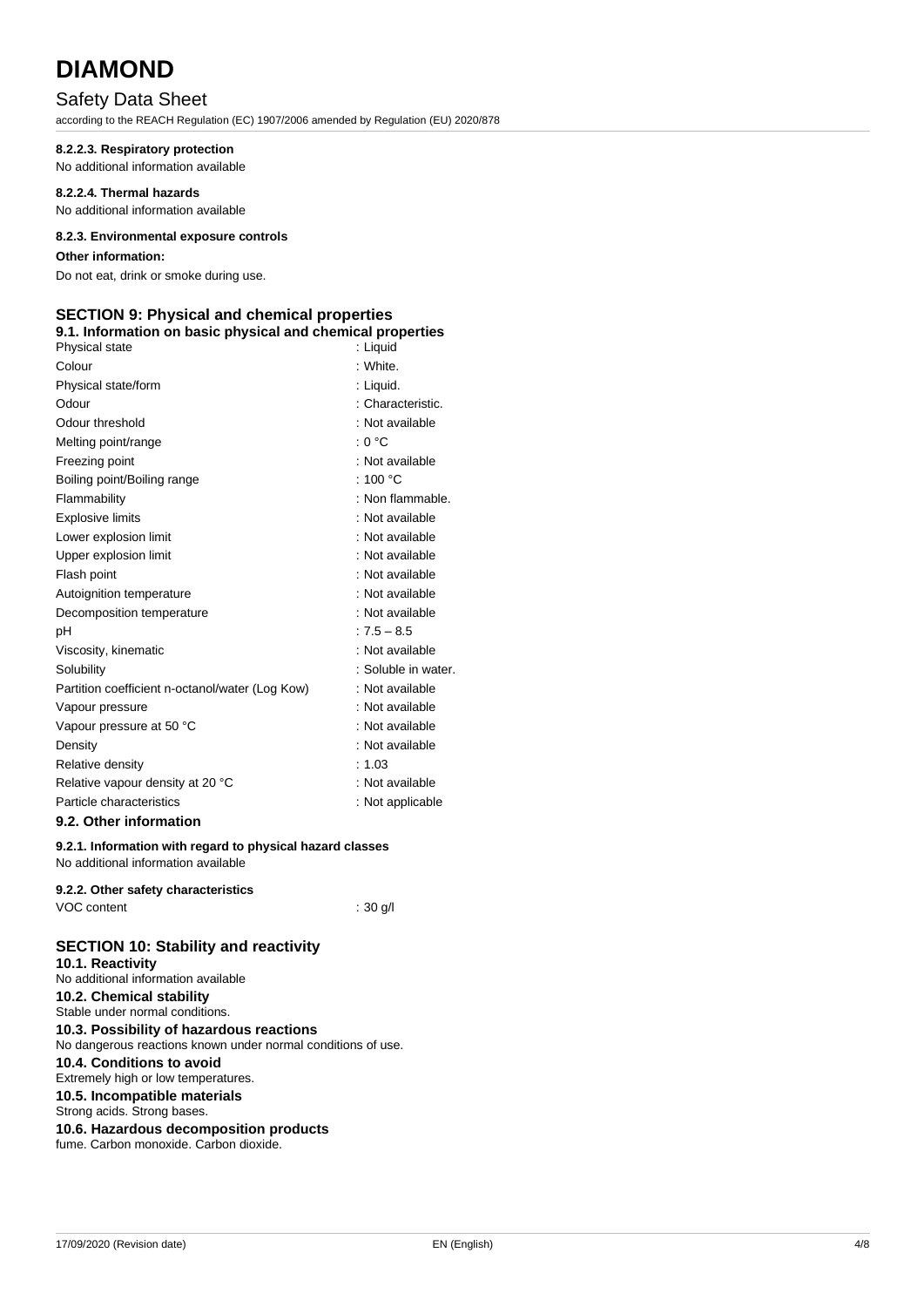### Safety Data Sheet

according to the REACH Regulation (EC) 1907/2006 amended by Regulation (EU) 2020/878

| <b>SECTION 11: Toxicological information</b><br>11.1. Information on hazard classes as defined in Regulation (EC) No 1272/2008<br>Acute toxicity (oral) | : Not classified                                                                                                        |
|---------------------------------------------------------------------------------------------------------------------------------------------------------|-------------------------------------------------------------------------------------------------------------------------|
| Acute toxicity (dermal)                                                                                                                                 | : Not classified                                                                                                        |
| Acute toxicity (inhalation)                                                                                                                             | : Not classified                                                                                                        |
| 6] (3:1) (55965-84-9)                                                                                                                                   | Mixture of: 5-chloro-2-methyl-4-isothiazolin-3-one [EC no. 247-500-7] and 2-methyl-2H-isothiazol-3-one [EC no. 220-239- |
| LD50 oral rat                                                                                                                                           | 64 mg/kg                                                                                                                |
| LD50 dermal rat                                                                                                                                         | 87.12 mg/kg                                                                                                             |
| LD50 dermal rabbit                                                                                                                                      | 78 mg/kg                                                                                                                |
| LC50 Inhalation - Rat                                                                                                                                   | $0.33$ mg/l/4h                                                                                                          |
| LC50 Inhalation - Rat (Dust/Mist)                                                                                                                       | $0.33 \,\mathrm{mg/ I/4h}$                                                                                              |
| Skin corrosion/irritation                                                                                                                               | : Not classified                                                                                                        |
|                                                                                                                                                         | pH: 7.5 - 8.5                                                                                                           |
| Additional information                                                                                                                                  | : Based on available data, the classification criteria are not met                                                      |
| Serious eye damage/irritation                                                                                                                           | : Not classified                                                                                                        |
|                                                                                                                                                         | pH: 7.5 - 8.5                                                                                                           |
| Additional information                                                                                                                                  | : Based on available data, the classification criteria are not met                                                      |
| Respiratory or skin sensitisation<br>Additional information                                                                                             | : Not classified                                                                                                        |
|                                                                                                                                                         | : Based on available data, the classification criteria are not met<br>: Not classified                                  |
| Germ cell mutagenicity<br>Additional information                                                                                                        | : Based on available data, the classification criteria are not met                                                      |
| Carcinogenicity                                                                                                                                         | : Not classified                                                                                                        |
| Additional information                                                                                                                                  | : Based on available data, the classification criteria are not met                                                      |
| Reproductive toxicity                                                                                                                                   | : Not classified                                                                                                        |
| Additional information                                                                                                                                  | : Based on available data, the classification criteria are not met                                                      |
| STOT-single exposure                                                                                                                                    | : Not classified                                                                                                        |
| Additional information                                                                                                                                  | : Based on available data, the classification criteria are not met                                                      |
| STOT-repeated exposure                                                                                                                                  | : Not classified                                                                                                        |
| Additional information                                                                                                                                  | : Based on available data, the classification criteria are not met                                                      |
| Aspiration hazard                                                                                                                                       | : Not classified                                                                                                        |
| Additional information                                                                                                                                  | : Based on available data, the classification criteria are not met                                                      |
| 11.2. Information on other hazards                                                                                                                      |                                                                                                                         |
| 11.2.1. Endocrine disrupting properties<br>No additional information available                                                                          |                                                                                                                         |
| 11.2.2. Other information<br>Potential adverse human health effects and<br>symptoms                                                                     | : Based on available data, the classification criteria are not met                                                      |
| <b>SECTION 12: Ecological information</b><br>12.1. Toxicity<br>Hazardous to the aquatic environment, short-term<br>(acute)                              | : Not classified                                                                                                        |
| Hazardous to the aquatic environment, long-term<br>(chronic)<br>Not rapidly degradable                                                                  | : Not classified                                                                                                        |
| 6] (3:1) (55965-84-9)                                                                                                                                   | Mixture of: 5-chloro-2-methyl-4-isothiazolin-3-one [EC no. 247-500-7] and 2-methyl-2H-isothiazol-3-one [EC no. 220-239- |
| LC50 - Fish [1]                                                                                                                                         | 0.19 mg/l Rainbow trout                                                                                                 |
| LC50 - Fish [2]                                                                                                                                         | zonnebaars                                                                                                              |
| EC50 - Crustacea [1]                                                                                                                                    | $0.16$ mg/l                                                                                                             |

17/09/2020 (Revision date) EN (English) 5/8

 $\vert$  EC50 - Other aquatic organisms [1]  $\vert$  0.126 mg/l waterflea

EC50 - Other aquatic organisms [2] 0.003 mg/l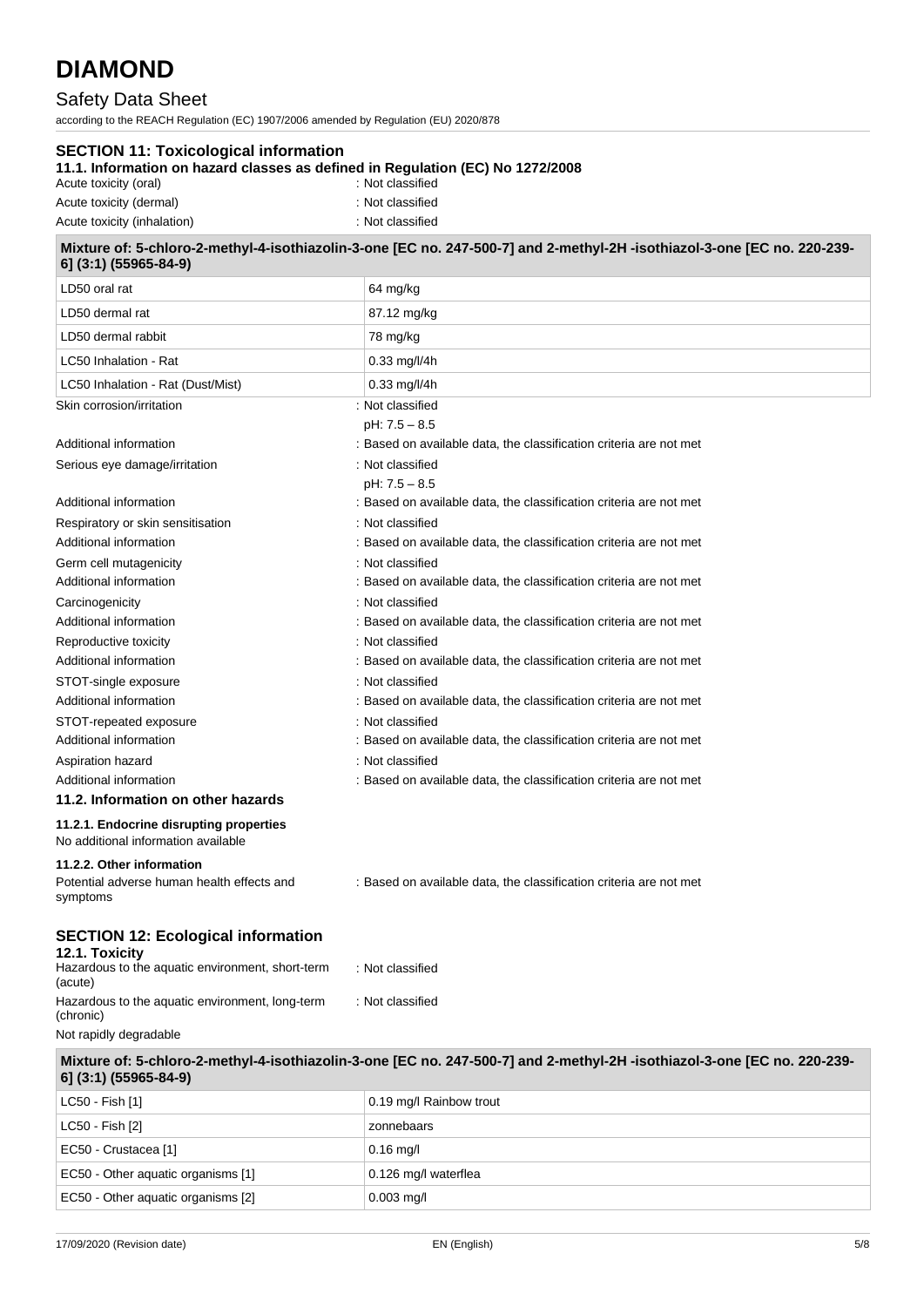# Safety Data Sheet

according to the REACH Regulation (EC) 1907/2006 amended by Regulation (EU) 2020/878

| Mixture of: 5-chloro-2-methyl-4-isothiazolin-3-one [EC no. 247-500-7] and 2-methyl-2H-isothiazol-3-one [EC no. 220-239-<br>6] (3:1) (55965-84-9)     |                                                                                                                         |  |  |
|------------------------------------------------------------------------------------------------------------------------------------------------------|-------------------------------------------------------------------------------------------------------------------------|--|--|
| EC50 72h - Algae [1]                                                                                                                                 | $0.027$ mg/l                                                                                                            |  |  |
| ErC50 algae                                                                                                                                          | 0.003 mg/l Skeletonema costatum                                                                                         |  |  |
| ErC50 other aquatic plants                                                                                                                           | 0.018 mg/l selenastrum capricornutum                                                                                    |  |  |
| NOEC chronic fish                                                                                                                                    | $0.05 \,\mathrm{mg/l}$                                                                                                  |  |  |
| NOEC chronic crustacea                                                                                                                               | $0.1$ mg/l                                                                                                              |  |  |
| NOEC chronic algae                                                                                                                                   | $0.0014$ mg/l                                                                                                           |  |  |
| 12.2. Persistence and degradability                                                                                                                  |                                                                                                                         |  |  |
| <b>DIAMOND</b>                                                                                                                                       |                                                                                                                         |  |  |
| Persistence and degradability                                                                                                                        | Biodegradable.                                                                                                          |  |  |
| 12.3. Bioaccumulative potential                                                                                                                      |                                                                                                                         |  |  |
| <b>DIAMOND</b>                                                                                                                                       |                                                                                                                         |  |  |
| Bioaccumulative potential                                                                                                                            | No bioaccumulation.                                                                                                     |  |  |
| 6] (3:1) (55965-84-9)                                                                                                                                | Mixture of: 5-chloro-2-methyl-4-isothiazolin-3-one [EC no. 247-500-7] and 2-methyl-2H-isothiazol-3-one [EC no. 220-239- |  |  |
| Log Pow                                                                                                                                              | 0.4                                                                                                                     |  |  |
| 12.4. Mobility in soil<br>No additional information available<br>12.5. Results of PBT and vPvB assessment                                            |                                                                                                                         |  |  |
| <b>DIAMOND</b>                                                                                                                                       |                                                                                                                         |  |  |
| This substance/mixture does not meet the PBT criteria of REACH regulation, annex XIII                                                                |                                                                                                                         |  |  |
| This substance/mixture does not meet the vPvB criteria of REACH regulation, annex XIII                                                               |                                                                                                                         |  |  |
| 12.6. Endocrine disrupting properties<br>No additional information available                                                                         |                                                                                                                         |  |  |
| 12.7. Other adverse effects<br>Additional information                                                                                                | : Avoid release to the environment.                                                                                     |  |  |
| <b>SECTION 13: Disposal considerations</b><br>13.1. Waste treatment methods<br>Product/Packaging disposal recommendations<br>Waste / unused products | : Dispose in a safe manner in accordance with local/national regulations.<br>: Avoid release to the environment.        |  |  |
| OFOTION 44. T.A<br>بالمصحح والمرابعين                                                                                                                |                                                                                                                         |  |  |

Г

| <b>ADR</b>                             | <b>IMDG</b>   | <b>IATA</b>   |
|----------------------------------------|---------------|---------------|
| 14.1. UN number or ID number           |               |               |
| Not regulated                          | Not regulated | Not regulated |
| 14.2. UN proper shipping name          |               |               |
| Not regulated                          | Not regulated | Not regulated |
| 14.3. Transport hazard class(es)       |               |               |
| Not regulated                          | Not regulated | Not regulated |
| 14.4. Packing group                    |               |               |
| Not regulated                          | Not regulated | Not regulated |
| <b>14.5. Environmental hazards</b>     |               |               |
| Not regulated                          | Not regulated | Not regulated |
| No supplementary information available |               |               |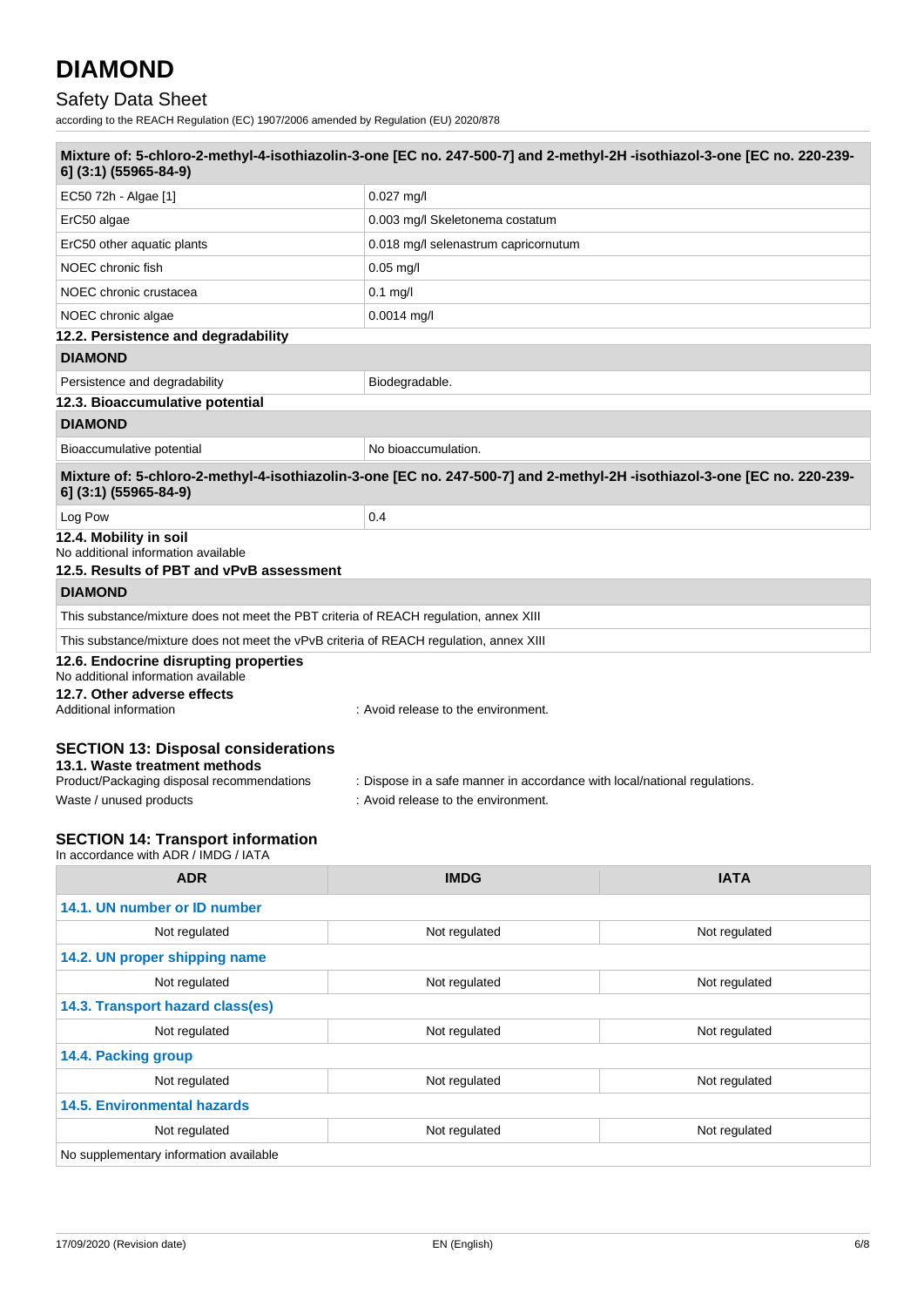### Safety Data Sheet

according to the REACH Regulation (EC) 1907/2006 amended by Regulation (EU) 2020/878

### **14.6. Special precautions for user**

**Overland transport**

Not regulated

### **Transport by sea**

Not regulated

### **Air transport**

Not regulated

## **14.7. Maritime transport in bulk according to IMO instruments**

Not applicable

### **SECTION 15: Regulatory information**

### **15.1. Safety, health and environmental regulations/legislation specific for the substance or mixture**

### **15.1.1. EU-Regulations**

Contains no REACH substances with Annex XVII restrictions

Contains no substance on the REACH candidate list

Contains no REACH Annex XIV substances

Contains no substance subject to Regulation (EU) No 649/2012 of the European Parliament and of the Council of 4 July 2012 concerning the export and import of hazardous chemicals.

Contains no substance subject to Regulation (EU) No 2019/1021 of the European Parliament and of the Council of 20 June 2019 on persistent organic pollutants

Contains no substance subject to REGULATION (EU) No 1005/2009 OF THE EUROPEAN PARLIAMENT AND OF THE COUNCIL of 16 September 2009 on substances that deplete the ozone layer.

Contains no substance subject to Regulation (EU) 2019/1148 of the European Parliament and of the Council of 20 June 2019 on the marketing and use of explosives precursors.

VOC content : 30 g/l

Contains no substance subject to Regulation (EC) 273/2004 of the European Parliament and of the Council of 11 February 2004 on the manufacture and the placing on market of certain substances used in the illicit manufacture of narcotic drugs and psychotropic substances.

### **15.1.2. National regulations**

### No additional information available

**15.2. Chemical safety assessment**

No chemical safety assessment has been carried out

### **SECTION 16: Other information**

Data sources **State State State State State State State State State State State State State State State State State State State State State State State State State State State State State State State State State State Stat** COUNCIL of 16 December 2008 on classification, labelling and packaging of substances and mixtures, amending and repealing Directives 67/548/EEC and 1999/45/EC, and amending Regulation (EC) No 1907/2006.

Other information : None.

### **Full text of H- and EUH-statements:**

| Acute Tox. 2 (Dermal)     | Acute toxicity (dermal), Category 2                                                                                                                                                                                                                                                                                                                                                            |
|---------------------------|------------------------------------------------------------------------------------------------------------------------------------------------------------------------------------------------------------------------------------------------------------------------------------------------------------------------------------------------------------------------------------------------|
| Acute Tox. 2 (Inhalation) | Acute toxicity (inhal.), Category 2                                                                                                                                                                                                                                                                                                                                                            |
| Acute Tox. 3 (Oral)       | Acute toxicity (oral), Category 3                                                                                                                                                                                                                                                                                                                                                              |
| Aquatic Acute 1           | Hazardous to the aquatic environment - Acute Hazard, Category 1                                                                                                                                                                                                                                                                                                                                |
| Aquatic Chronic 1         | Hazardous to the aquatic environment — Chronic Hazard, Category 1                                                                                                                                                                                                                                                                                                                              |
| Aquatic Chronic 3         | Hazardous to the aquatic environment — Chronic Hazard, Category 3                                                                                                                                                                                                                                                                                                                              |
| <b>EUH208</b>             | Contains Mixture of: 5-chloro-2-methyl-4-isothiazolin-3-one [EC no. 247-500-7] and 2-methyl-2H -isothiazol-3-one [EC<br>no. 220-239-6] (3:1), Boron, Trifluoro(Tetrahydrofuran)-(T-4)-, Polymer with 3-Methyl-3-[(2,2,3,3,3-<br>Pentafluoropropoxy)Methyl]Oxetane, Ether with 2,2-Dimethyl-1,3-Propanediol (2:1), Bis(Hydrogen Sulfate),<br>Diammonium Salt. May produce an allergic reaction. |
| Eye Dam. 1                | Serious eye damage/eye irritation, Category 1                                                                                                                                                                                                                                                                                                                                                  |
| Eye Irrit. 2              | Serious eye damage/eye irritation, Category 2                                                                                                                                                                                                                                                                                                                                                  |
| H301                      | Toxic if swallowed.                                                                                                                                                                                                                                                                                                                                                                            |
| H310                      | Fatal in contact with skin.                                                                                                                                                                                                                                                                                                                                                                    |